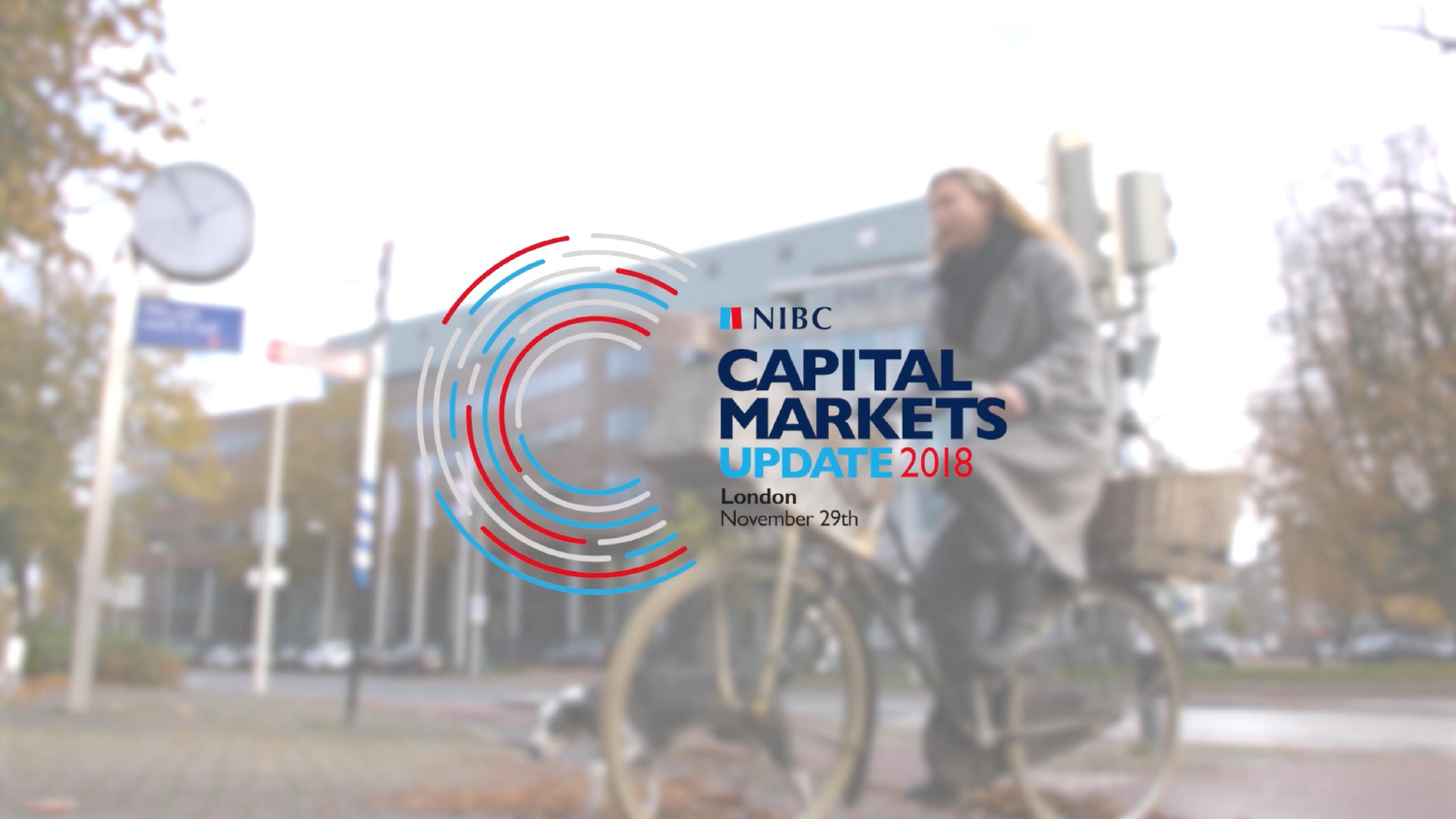# TRENDS IN THE DUTCH MORTGAGE MARKET

**Michel Kant, Retail Banking**

**Frits van der Scheer, Originate to Manage**

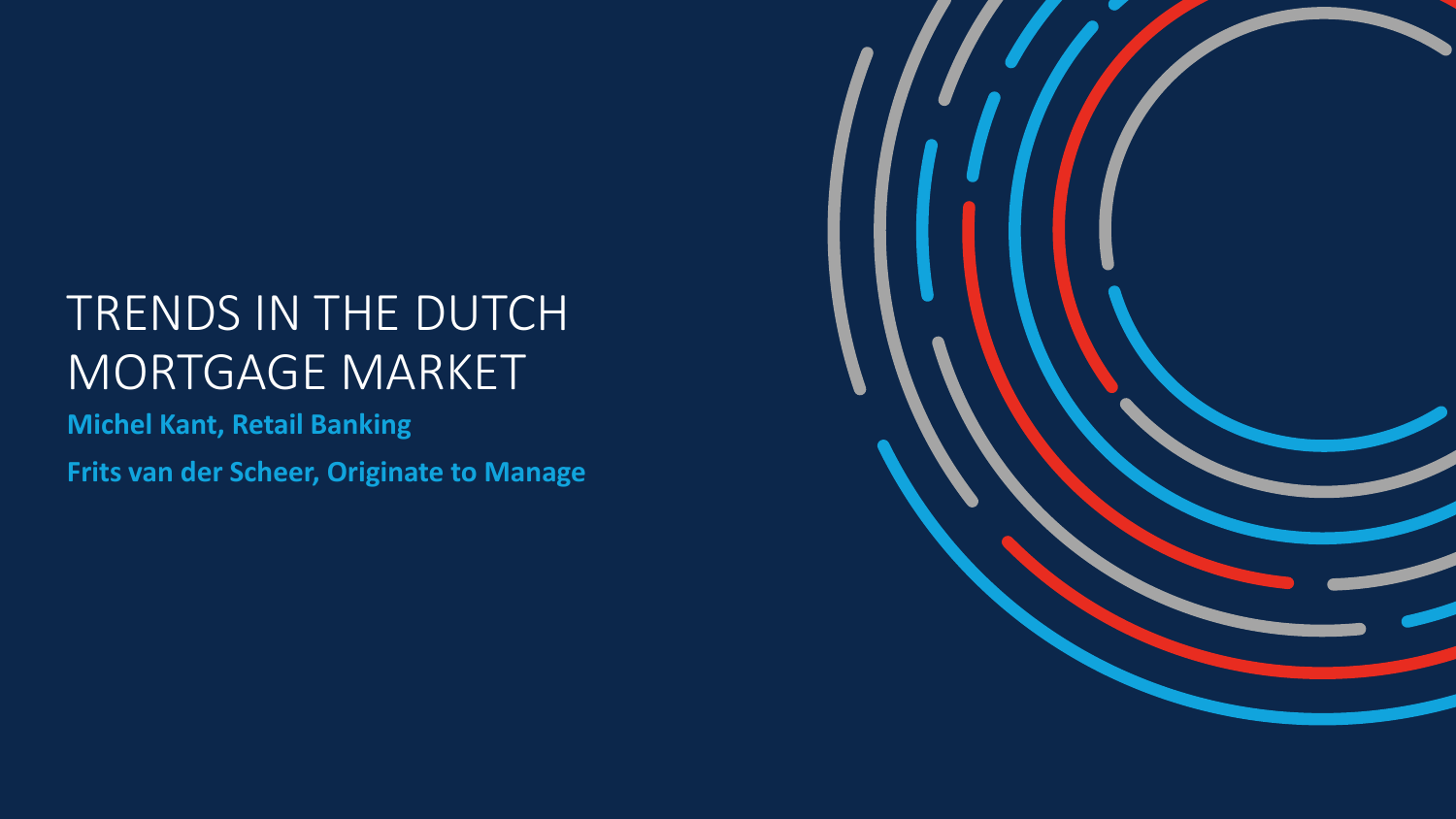# MORTGAGE FRANCHISE

# **The Netherlands**

### **BUSINESS MODEL**



**Independent advice** - Mortgages are distributed via independent advisors (access to 4000) throughout the country



**Efficient** - No current accounts offered and no expensive branch network



**Scalable** - Non-value adding activities are outsourced resulting in an efficient and scalable setup

### **MARKET DEVELOPMENTS**

- **Increase in volumes**  the mortgage **A** origination volumes substantially increased
- **Decrease in loan losses**  Losses n. continue to decrease, due to declining unemployment rate and improving housing market (<1bps)
- **Increase in fixed terms**  High  $\boldsymbol{\mathcal{N}}$ demand for longer fixed interest terms (20/30 years) due to low interest rate environment

Leading to successful launch of Originate-to-Manage in 2016

## **MORTGAGE ORIGINATION IN THE**

**NETHERLANDS<sup>1</sup>**(EUR billion)



### **CHOSEN FIXED-TERM MORTGAGE ORIGINATION<sup>2</sup>**





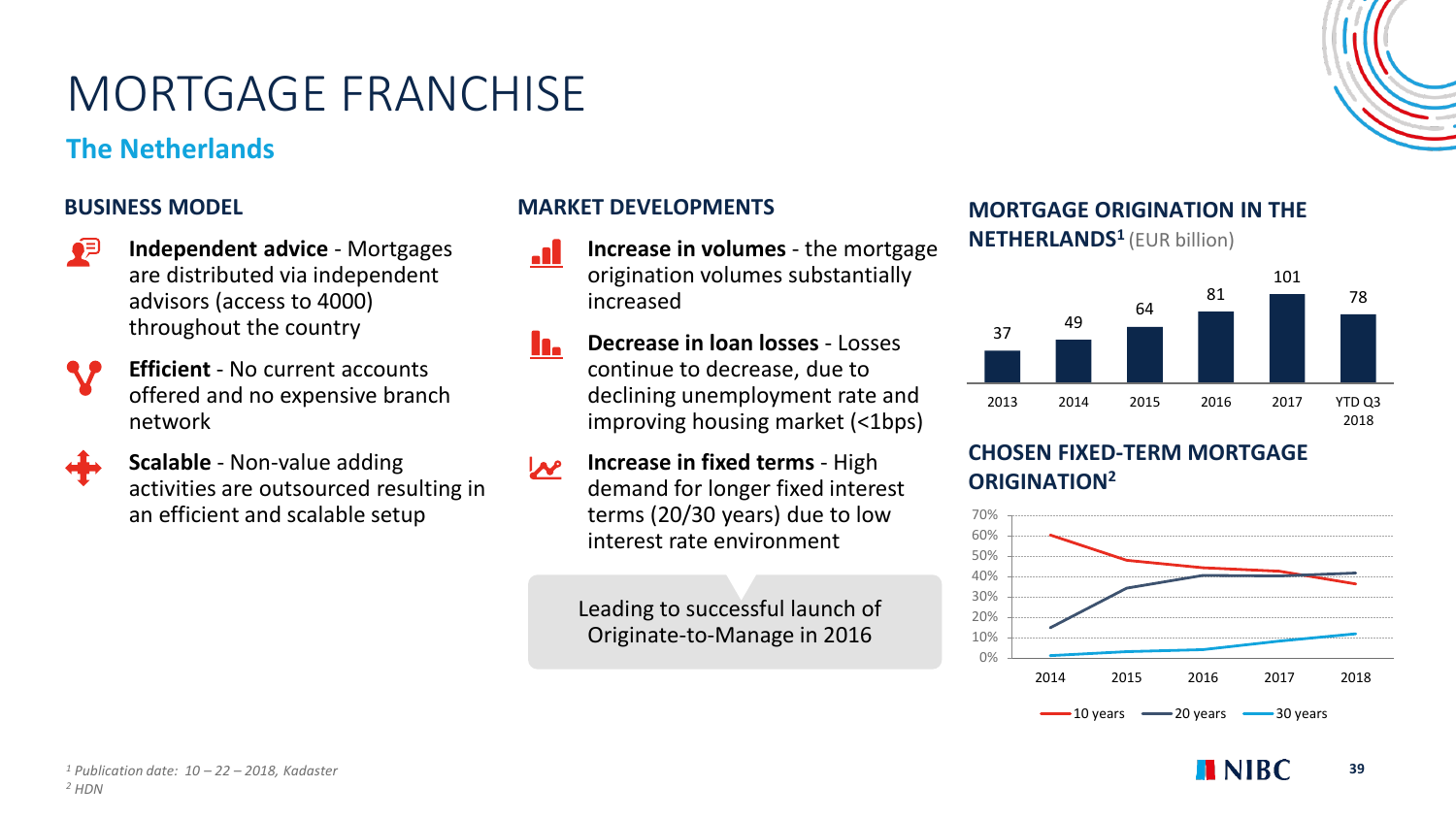# ORIGINATE TO MANAGE

# **How does it work**



#### **PROCESS**

- ◕ႀ **Independent advice** - Retail Client and NIBC
	- Label NIBC direct
	- No differences in underwriting for OTM and own book

#### **NIBC and Investor (OTM partner)**

- Allocation based on pre-agreed terms
- Allocation at moment of loan offer
- Financial risks (credit and interest rate risk) fully transferred

#### **UNIQUE SELLING POINTS**

- **Investor preference Maturity,** NHG
- **Alignment of interest**  no differences in process and underwriting for own book and OTM mortgages



**Balance sheet support** – Ability to facilitate investor appetite



### **Experienced mortgage originator and servicer** – Leveraging on existing experience